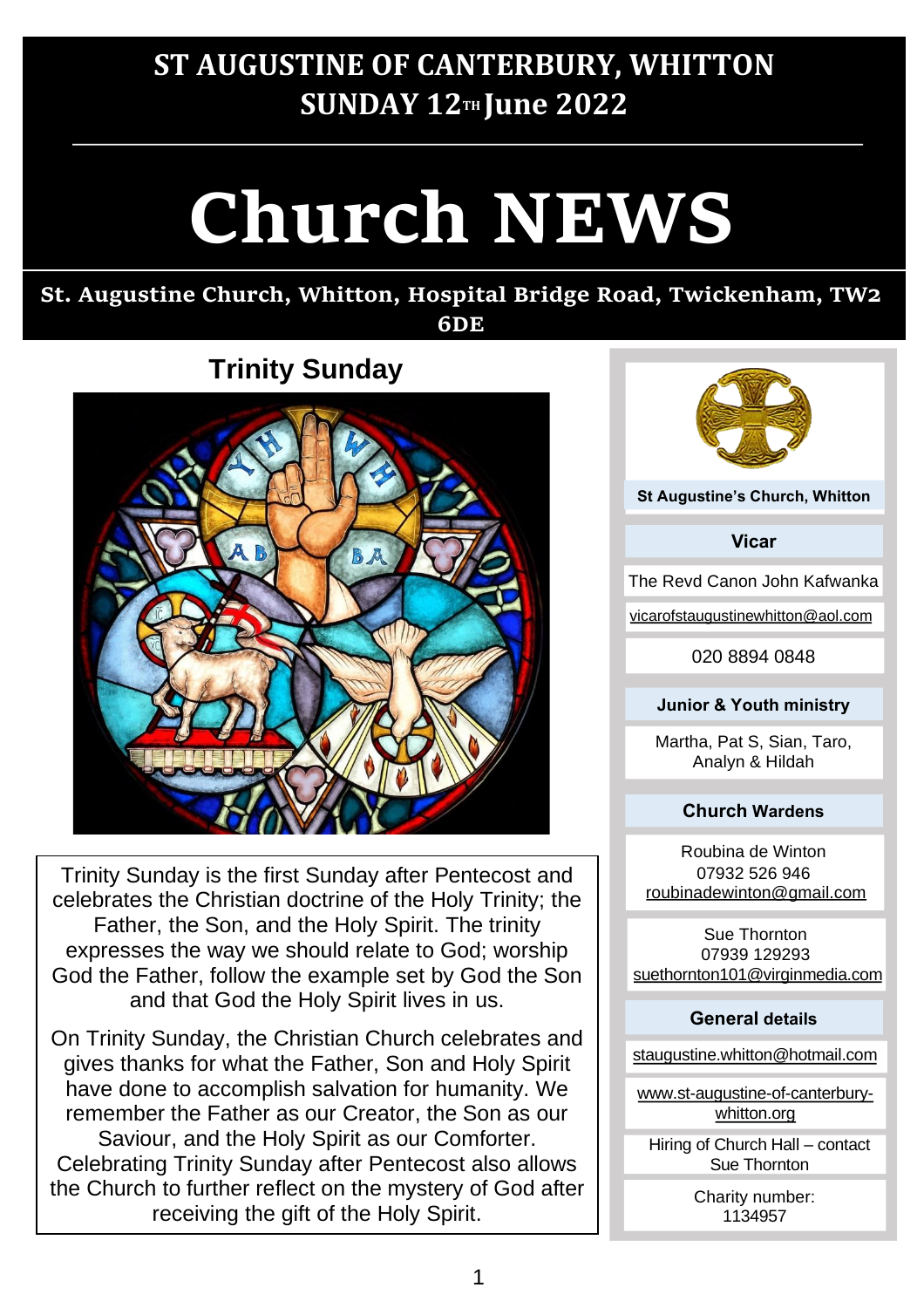### **First Reading – Proverbs 8:1-4, 22-31**

Does not wisdom call, and does not understanding raise her voice? On the heights, beside the way, at the crossroads she takes her stand; beside the gates in front of the town, at the entrance of the portals she cries out: 'To you, O people, I call, and my cry is to all that live.

The Lord created me at the beginning of his work, the first of his acts of long ago. Ages ago I was set up, at the first, before the beginning of the earth. When there were no depths, I was brought forth, when there were no springs abounding with water.

Before the mountains had been shaped, before the hills, I was brought forth— when he had not yet made earth and fields, or the world's first bits of soil.

When he established the heavens, I was there, when he drew a circle on the face of the deep, when he made firm the skies above, when he established the fountains of the deep, when he assigned to the sea its limit, so that the waters might not transgress his command, when he marked out the foundations of the earth, then I was beside him, like a master worker; and I was daily his delight, rejoicing before him always, rejoicing in his inhabited world and delighting in the human race.

### **Second Reading – Romans 5: 1-5**

Therefore, since we are justified by faith, we have peace with God through our Lord Jesus Christ, through whom we have obtained access to this grace in which we stand; and we boast in our hope of sharing the glory of God. And not only that, but we also boast in our sufferings, knowing that suffering produces endurance, and endurance produces character, and character produces hope, and hope does not disappoint us, because God's love has been poured into our hearts through the Holy Spirit that has been given to us.

### **Gospel Reading – John 16: 12-15**

'I still have many things to say to you, but you cannot bear them now. When the Spirit of truth comes, he will guide you into all the truth; for he will not speak on his own, but will speak whatever he hears, and he will declare to you the things that are to come. He will glorify me, because he will take what is mine and declare it to you. All that the Father has is mine. For this reason I said that he will take what is mine and declare it to you.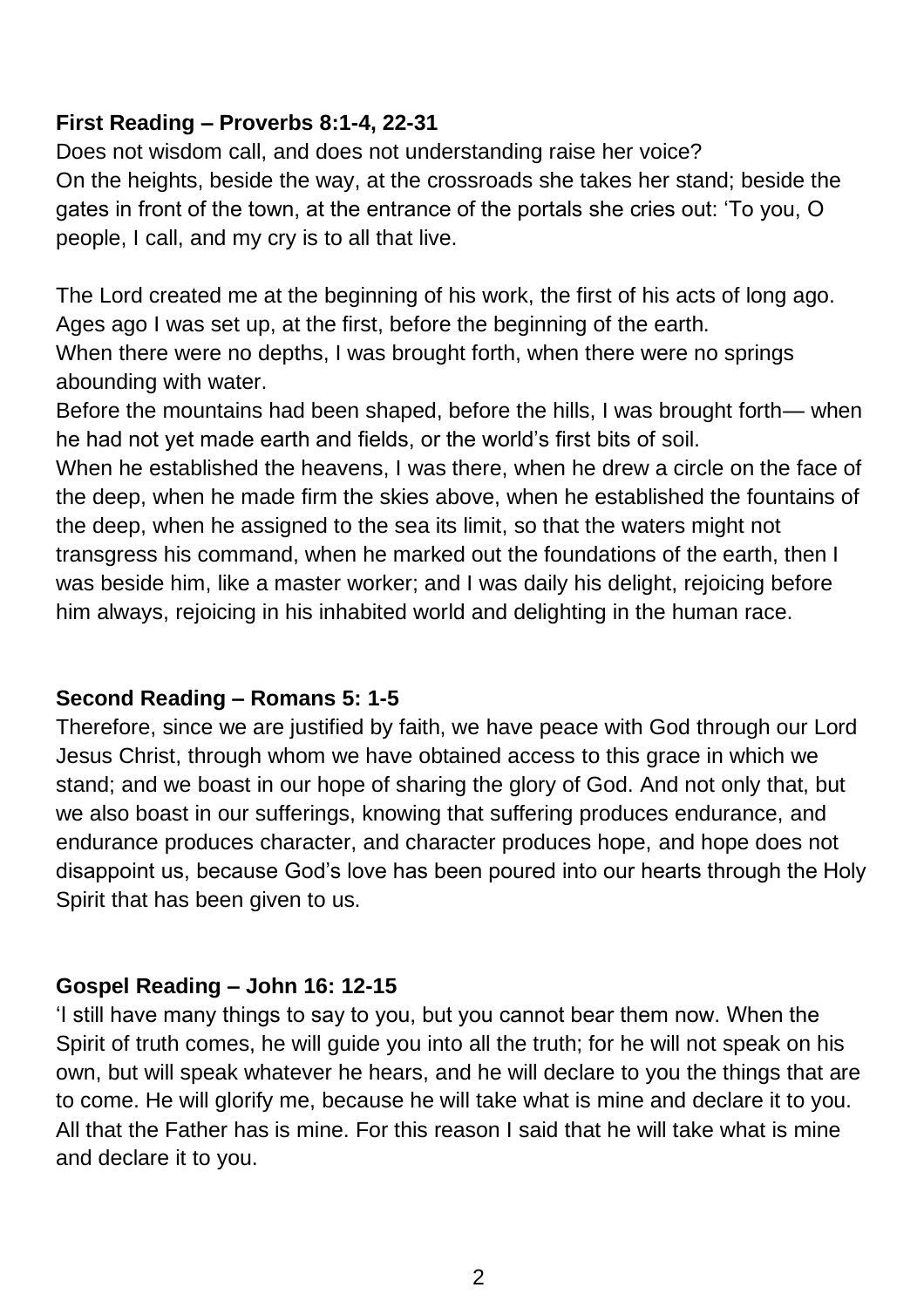#### **Weekday Services**

We regret to let you know that the Weekdays worship services held on Tuesday and Friday are temporary suspended until further notice.

#### **Compline Service** – Every Sunday @ 6pm

Join us for evening prayers in Church or via Zoom with the following details: *Meeting ID: 897 3613 1720 Passcode: 702310*

#### **Cornerstone** – Every 2nd Tuesday of the month @ 2.30 pm

Cornerstone is an informal opportunity to meet together in our beautiful church over a cup of tea or coffee, to share experiences and to support each other, maybe through a difficult time.

### **Strollers –** Next meeting 25<sup>th</sup> June

St Augustine Church Strollers Group welcomes anyone who may enjoy walking and meeting new people. We walk on the last Saturday of each month and do between 4 and 6 miles, aiming to include stops for coffee and lunch. We have members of differing ages and abilities, all of whom are welcome, as we aim for fellowship combined with mild exercise in pleasant surroundings.

Please contact [pdewinton@aol.com](mailto:pdewinton@aol.com) for further information.

## **Confirmation**

Please pray for the following confirmation candidates as they prepare to be confirmed by the Bishop on Sunday 18th September: Rosie Escoffery, Matilda Escoffery, Agape Magona, Timothy Magona, Gideon Luyombya, Gerald Pratt, Lois Luyombya, George Saunders & Abigail Norman.

### **For our Prayers**



Peace and end of war in Ukraine and other places of conflict around the world.

The victims of mass shootings and their families, and for lasting solution to gun problem in USA.

Those who are sick and struggling: Jo Dale, Andrew Churchman, Arthur Doughty, Stella Cheng, Aiden Littrell, Jeremy Short, Peter Greening, Alison Griffiths, Gretta Martin, Chris Frazer and Fr John.

This week we remember the anniversary of the death of: John Mclean, Sybil Formankiewicz, Roy Scuffins, Hillary Rimmington, Alfred Jenner, Gordan Boyce, Don McLennan, Mick Danieri, Harry Tolson, George Newman, Fr. Arthur Royal and Norah Moon.